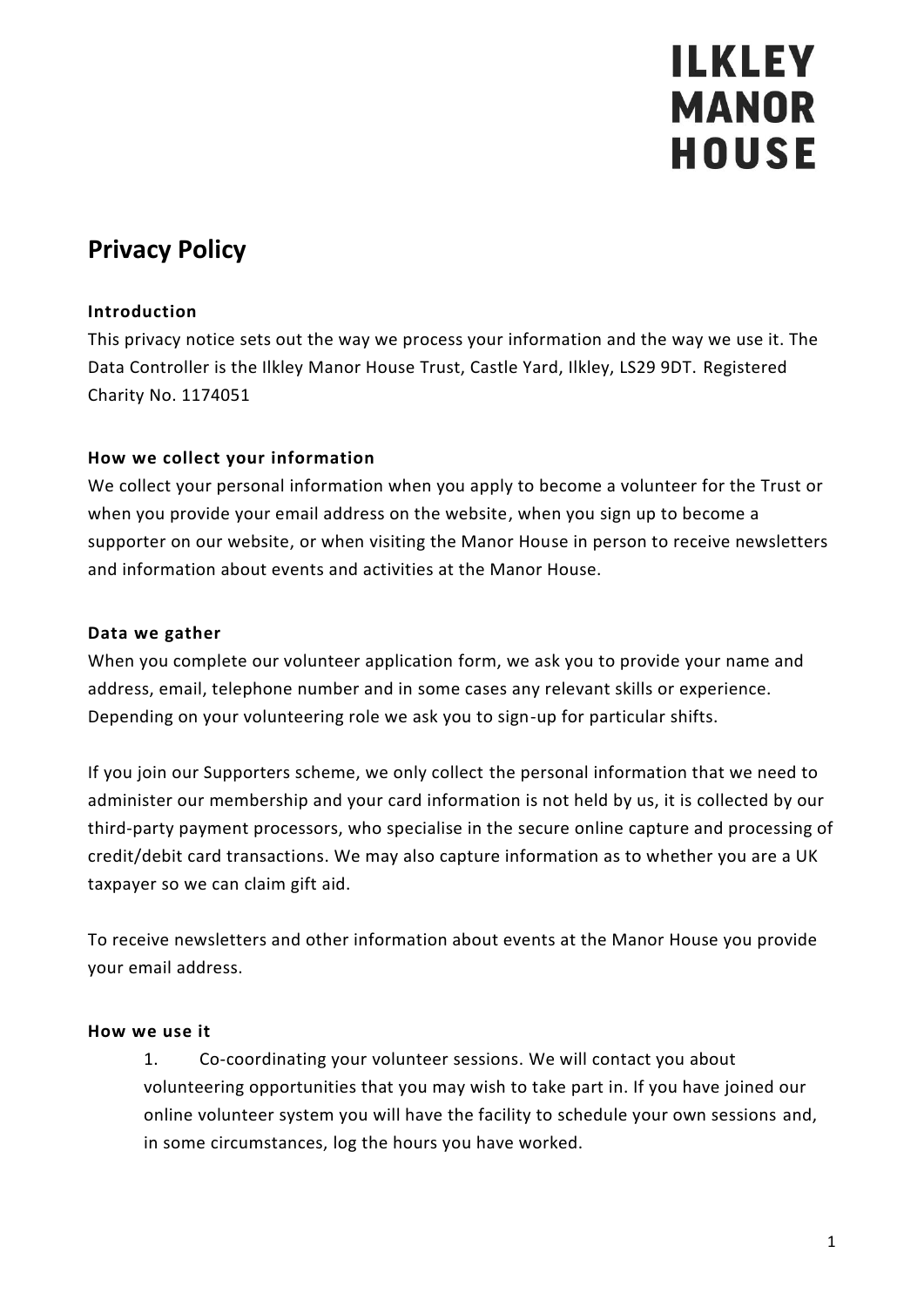2. Send you Newsletters and other event information. If you have requested newsletters, we will send them to you via the email address you have provided. You can always unsubscribe if you wish.

3. If you have joined our supporters' scheme, and you provide your email address, you will receive invitations to events and newsletters by email, from which you can also unsubscribe at any time.

### **Sharing your data with other organisations**

We do not share your data with other organisations other than as set out below: - *Better Impact*

Better Impact supply our online Volunteer Management System.

### *Mailchimp*

MailChimp provides a bulk emailing service and we use them to send out our newsletters. We have assessed the reputation and the security measures of both these companies and are satisfied that they are suitable organisations to share your data with.

# *Go Cardless*

Go Cardless - a secure site for the collection of regular or one-off payments for our supporters' scheme membership

#### *Beacon*

Beacon - a secure cloud-based database allowing supporters to register for our supporters' scheme and providing a CRM system for us to manage membership.

# **How long is your information kept?**

We will endeavour not to keep your information longer than the regulatory requirements dictate. If you volunteer, we are obliged by common law to retain your data for up to six years.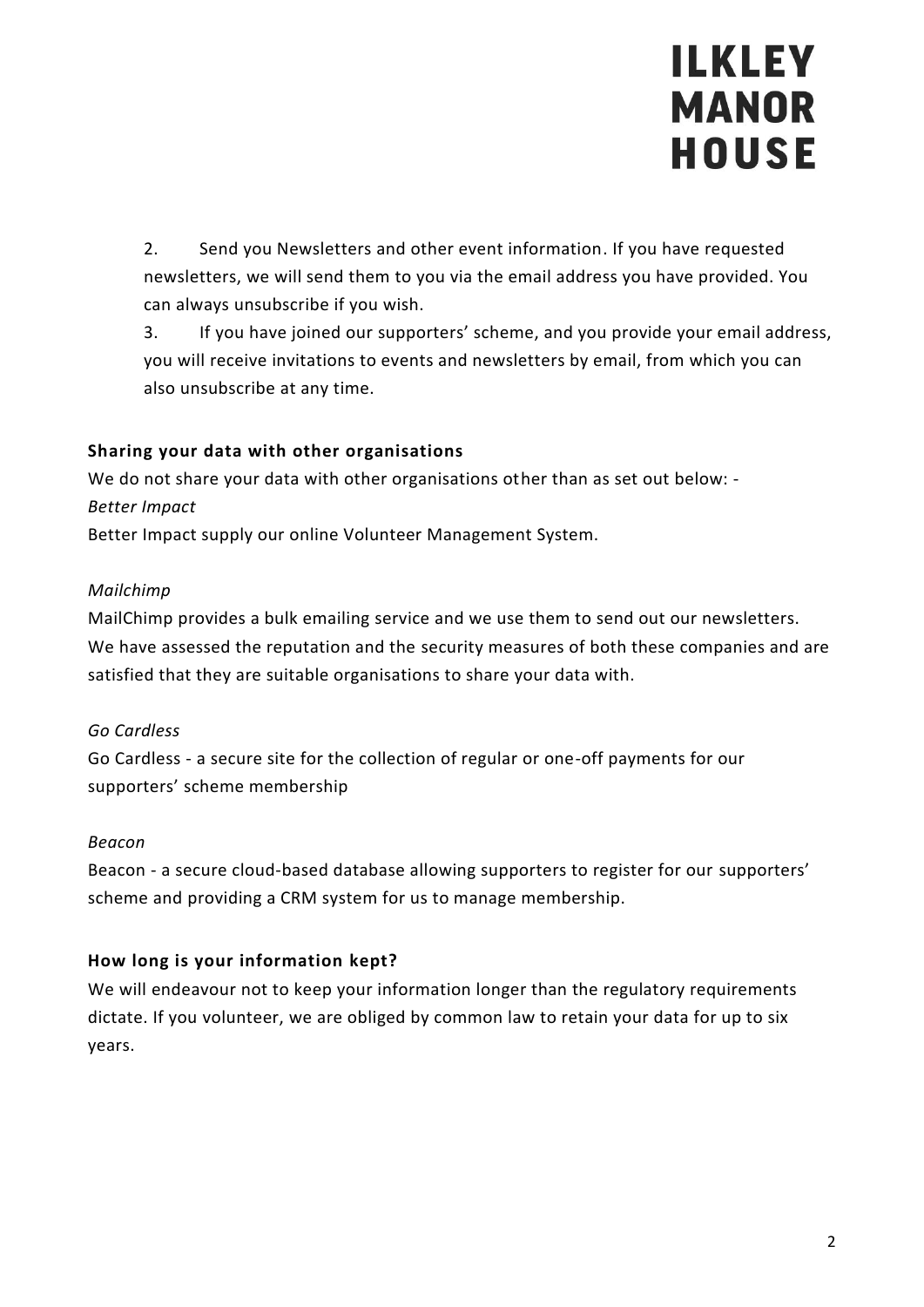### **Your Rights**

You have the right to ask us, in writing, for a copy of all the personal data held about you. (This is known as a "subject access request.") You should write to: - The Administrator, The Manor House, Castle Yard, Ilkley, LS29 9DT If you do this you should include your telephone number so we can verify your identity. You can also ask us to correct or delete the information we hold about you and you should [ambien no prescription fedex](https://www.namikeystonepa.org/ambien-zolpidem/) contact us at the address above or by email [admin@ilkleymanorhouse.org](mailto:admin@ilkleymanorhouse.org)

### **Cookies**

### *What is a Cookie?*

A cookie is a small file placed on your computer's hard drive. It enables our website to identify your computer as you view different pages on our website.

Cookies allow websites and applications to store your preferences in order to present content, options or functions that are specific to you. They also enable us to see information like how many people use the website and what pages they tend to visit.

#### *How we use Cookies*

We use them to recognise you when you return to our website. This saves you having to login again.

| <b>Cookie Name</b> | Cookie<br>Owner     | <b>Cookie Description</b>                                                                                                                                                                                                                                                                                                             |
|--------------------|---------------------|---------------------------------------------------------------------------------------------------------------------------------------------------------------------------------------------------------------------------------------------------------------------------------------------------------------------------------------|
| gat UA-115737135-1 | Google<br>Analytics | This is a pattern type cookie set by Google Analytics,<br>where the pattern element on the name contains the<br>unique identity number of the account or website it<br>relates to. It appears to be a variation of the gat<br>cookie which is used to limit the amount of data<br>recorded by Google on high traffic volume websites. |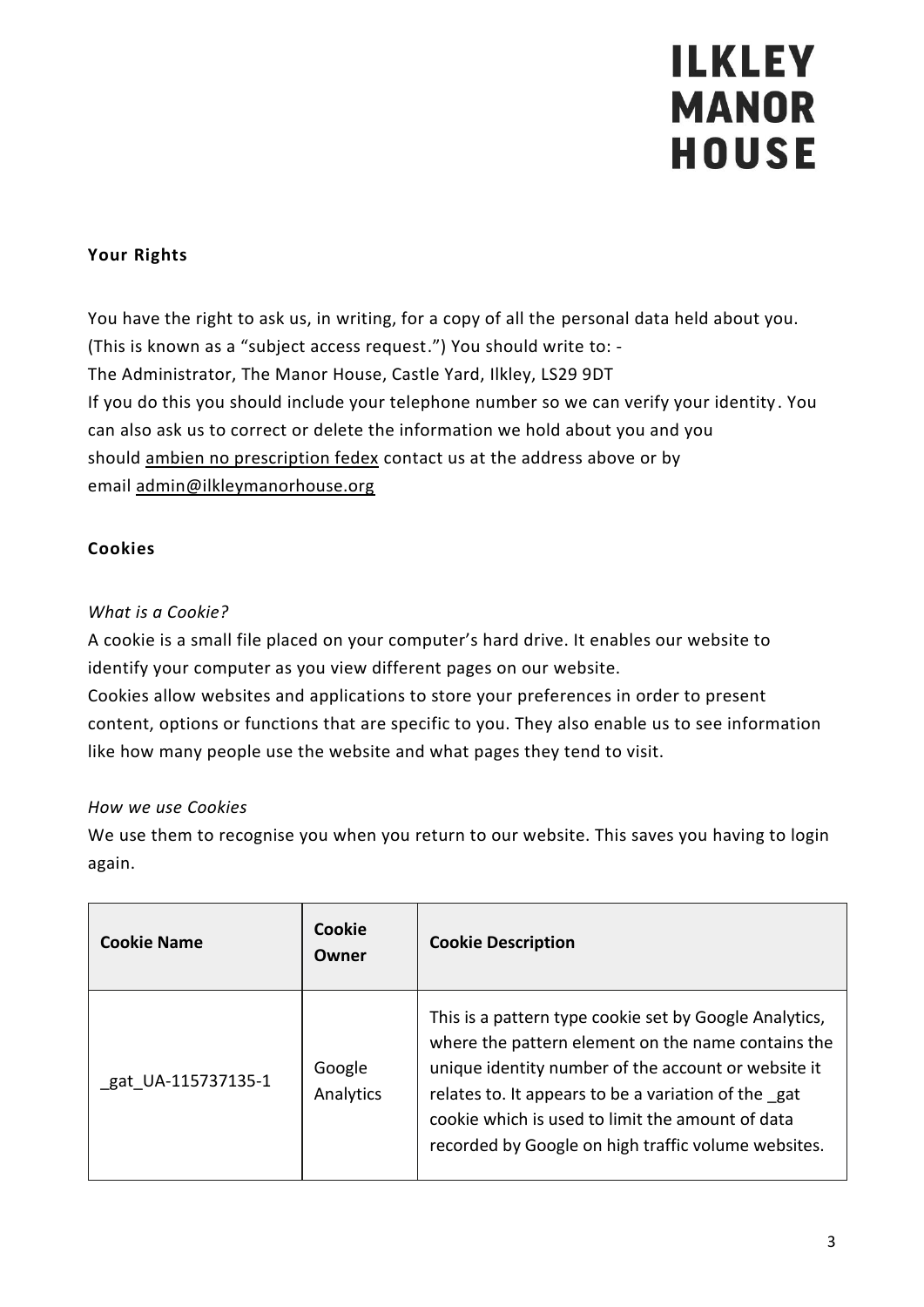| <b>Cookie Name</b>    | <b>Cookie</b><br>Owner | <b>Cookie Description</b>                                                                                                                                                                                                                                  |
|-----------------------|------------------------|------------------------------------------------------------------------------------------------------------------------------------------------------------------------------------------------------------------------------------------------------------|
| $\_$ gid              | Google<br>Analytics    | Used to distinguish users.                                                                                                                                                                                                                                 |
| _ga                   | Google<br>Analytics    | Used to determine a user's inclusion in an<br>experiment and the expiry of experiments a user has<br>been included in.                                                                                                                                     |
| <b>DYNSRV</b>         | Hosting<br>Provider    | This cookie is believed to be used for load balancing<br>to manage server traffic demand.                                                                                                                                                                  |
| wp-settings-time-     | <b>WordPress</b>       | WordPress also sets a few wp-settings-{time}-[UID]<br>cookies. The number on the end is your individual<br>user ID from the users database table. This is used to<br>customize your view of admin interface, and possibly<br>also the main site interface. |
| wp-setting-           | WordPress              | WordPress also sets a few wp-settings-[UID] cookies.<br>The number on the end is your individual user ID<br>from the users database table. This is used to<br>customize your view of admin interface, and possibly<br>also the main site interface.        |
| wordpress test cookie | <b>WordPress</b>       | WordPress sets this cookie when you navigate to the<br>login page. The cookie is used to check whether your<br>web browser is set to allow or reject cookies.                                                                                              |
| wordpress_sec         | <b>WordPress</b>       | Essential WordPress session management cookies for<br>logged in users.                                                                                                                                                                                     |